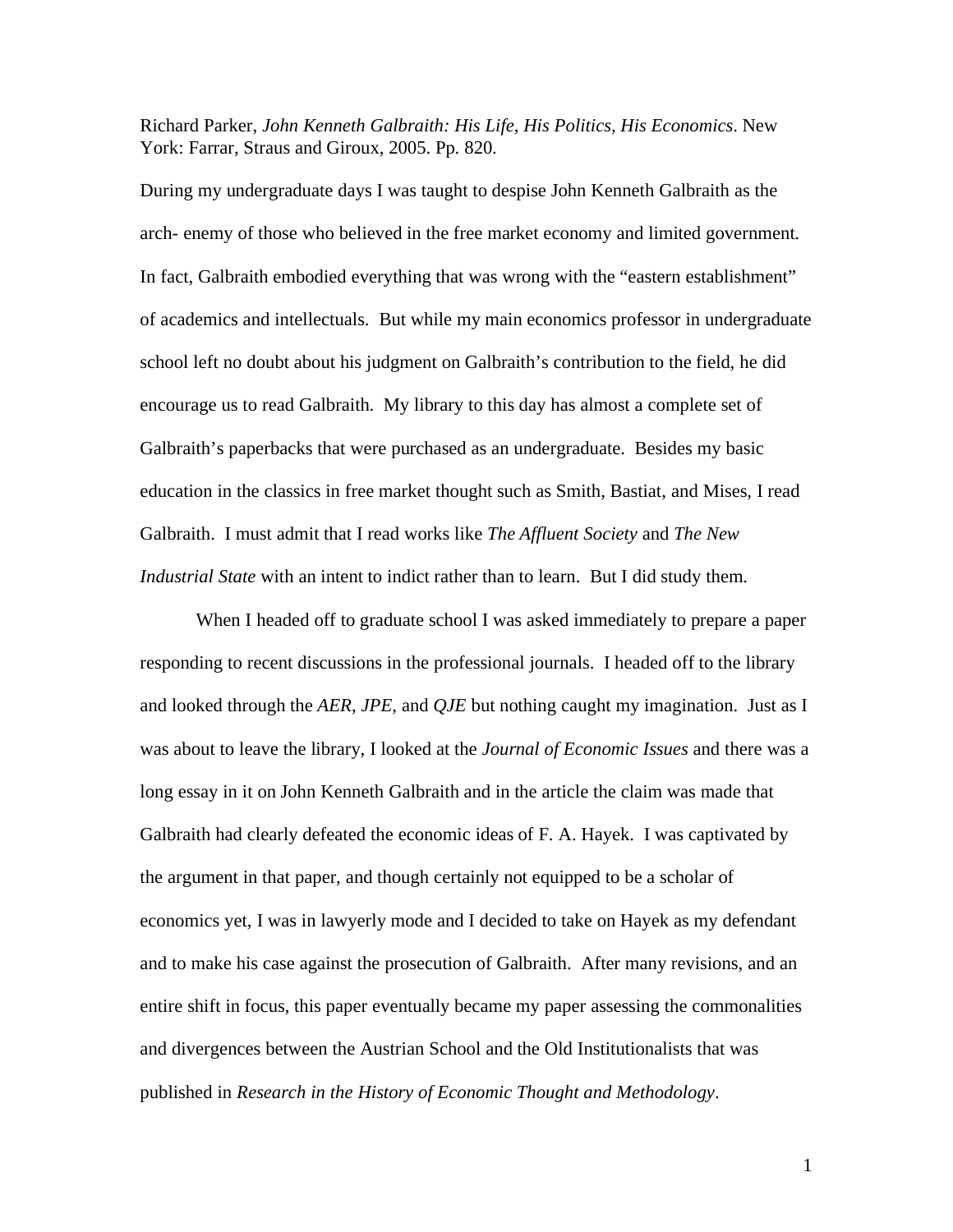I respect Galbraith's ability to write, and I respect his desire to see economic policy as a force for good in society, but I do think that his economics and his politics are about as wrong-headed as an intellectual can produce, except to be completely bonkers. I am telling the reader this upfront because Richard Parker's biography of Galbraith is both outstanding and hagiographic. There is no doubt that Galbraith lived a fascinating life, far more exciting than any other economists of his generation except perhaps Milton Friedman, and even there Galbraith's brush with politics with the Kennedy Administration gives him a dimension to his life story that Friedman does not have. Even if we include Friedman's intellectual sway in both the Nixon and then Reagan administration, he did not hold a public office the way Galbraith did.

 Galbraith's ability to write as an economist, again only rivaled by Friedman, put him at the cutting edge of policy discourse from 1950 through the 1970s. So he lived a fascinating public life that touched on the major debates in public policy during the post-WWII period and through the social change of the 1960s and the crisis of confidence in the political system in the 1970s. But by the 1980s, Galbraith's influence was waning and that of Friedman's was on the ascendancy. When the real-existing socialist system collapsed in 1989 and then in 1991, Galbraith's influence as a policy economist was relegated to the past.

 Parker makes the case, actually quite persuasively, that many of Galbraith's analytical ideas in economics are making a comeback in the name of behavioral economics. Man is not a lightening calculator of pleasure and pain (as Veblen pointed out), but instead are caught between alluring hopes and haunting fears, susceptible to pressures from peers and the institutions within which they act, and confused over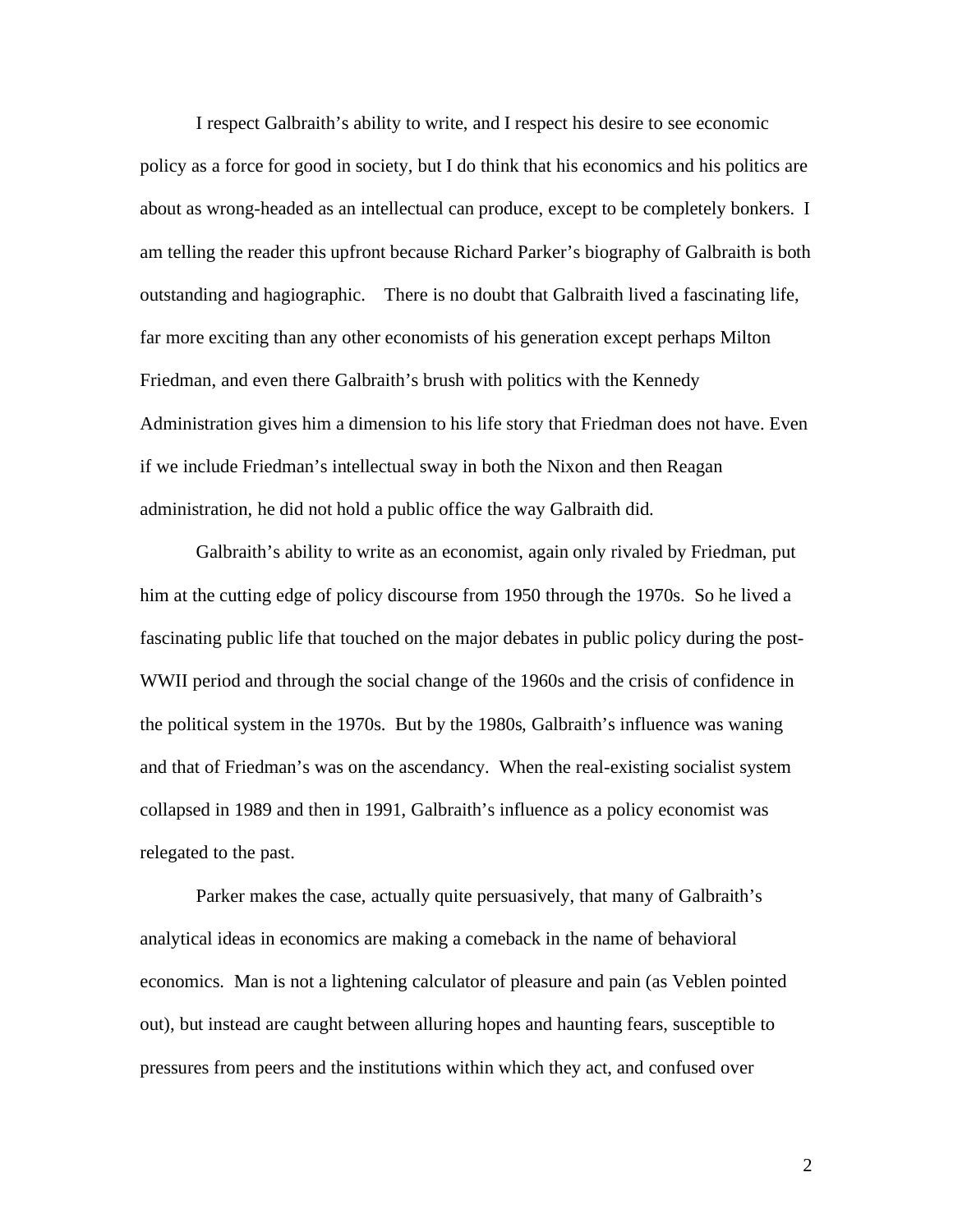options they face and the best course of action which presents itself. The rarified neoclassical model of utility maximization and the mode of perfect competition cannot explain how man really acts or how markets function in modern society. Galbraith's work, Parker suggests, anticipated these modern criticisms of the model of man, and the model of the market.

 That may in fact be so. Galbraith combined a smoothed over Marxism with a watered down Veblenianism, to produce a wonderfully readable critique of a certain rendering of the market society and offer a mild form of Keynesian socialism as a solution to the instability and inhumanity of modern finance capitalism. But there are alternative critiques of that neoclassical rendering of market society which neither Galbraith nor Parker consider in any detail. The dreaded F. A. Hayek, for example, did not rely on a model of man engaged in relentless maximizing nor of the market as ruthlessly efficient. But Hayek's work is nowhere engaged in a subtle way by either Galbraith nor Parker in this biography. It is Hayek who was haunted by Galbraith, certainly not the other way around (despite the gratuitous slaps at Hayek that one can read in Galbraith).

 Parker wrote his biography from the point of view of Galbraith's obvious intellectual victory and thus the political tides turning against his form of Progressivism in the 1980s is a reflection of the world gone mad rather than Galbraith's arguments (and those of Marx, Veblen and Keynes on which his arguments were based) being proven wrong analytically and empirically. With such confidence of ultimate vindication, Parker writes a biography that sees Galbraith's contributions as unassailable and the ebbs and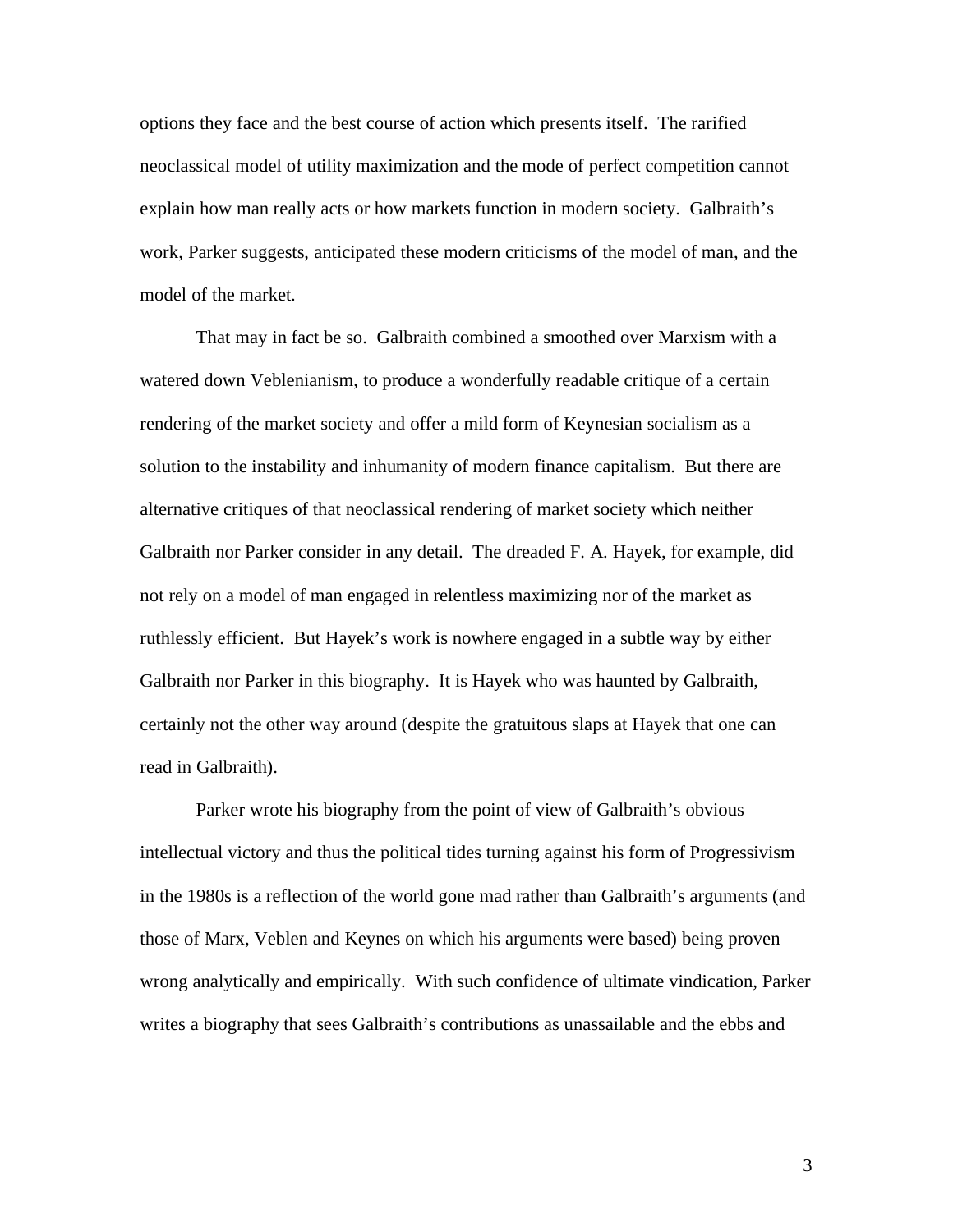flows of his intellectual influence as being an issue of politics and never one of the force of the argument.

 Clearly Galbraith possessed a great skill to write essays in persuasion. These essays were especially persuasive to those untrained in economic reasoning, yet those desiring to offer opinion on economic policy. The claim that his ideas will have a lasting influence in economics must be judged to be dubious. First, his originality as an economic thinker is not obvious. His ideas are derivative of Marx, Veblen and Keynes and in a fundamental sense he did not advance the argument beyond where he inherited it from them. Second, his writings were directed at the general public more than they were his peers in the academy so that his economic history as well as his intellectual history work is quite suspect as exercises in scholarship and cannot withstand scrutiny.

 Galbraith's lasting legacy will be in the idea of the economists as public intellectual. Perhaps no economists has ever been able to write better than Galbraith. Moreover, he was an extremely charming man. Several years ago, when the HES meeting were held at Babson College, Lawrence Moss arranged for me to sit next to Galbraith for dinner. I was a young upstart Austrian economists and I think Larry got a kick out of the idea of me sitting next to Galbraith for the evening. I have never been more taken with an individual over dinner conversation that the great John Kenneth Galbraith. I was regaled with stories of FDR, the Kennedy's (especially Jacqueline) and his debates with William Buckley and Milton Friedman. At the end of the evening it was me who was running to get coffee and Boston cream pie for Galbraith. He was a phenomenal dinner partner. However, it is important to remember that at that evening when he rose to address the History of Economic Society, he didn't address a concern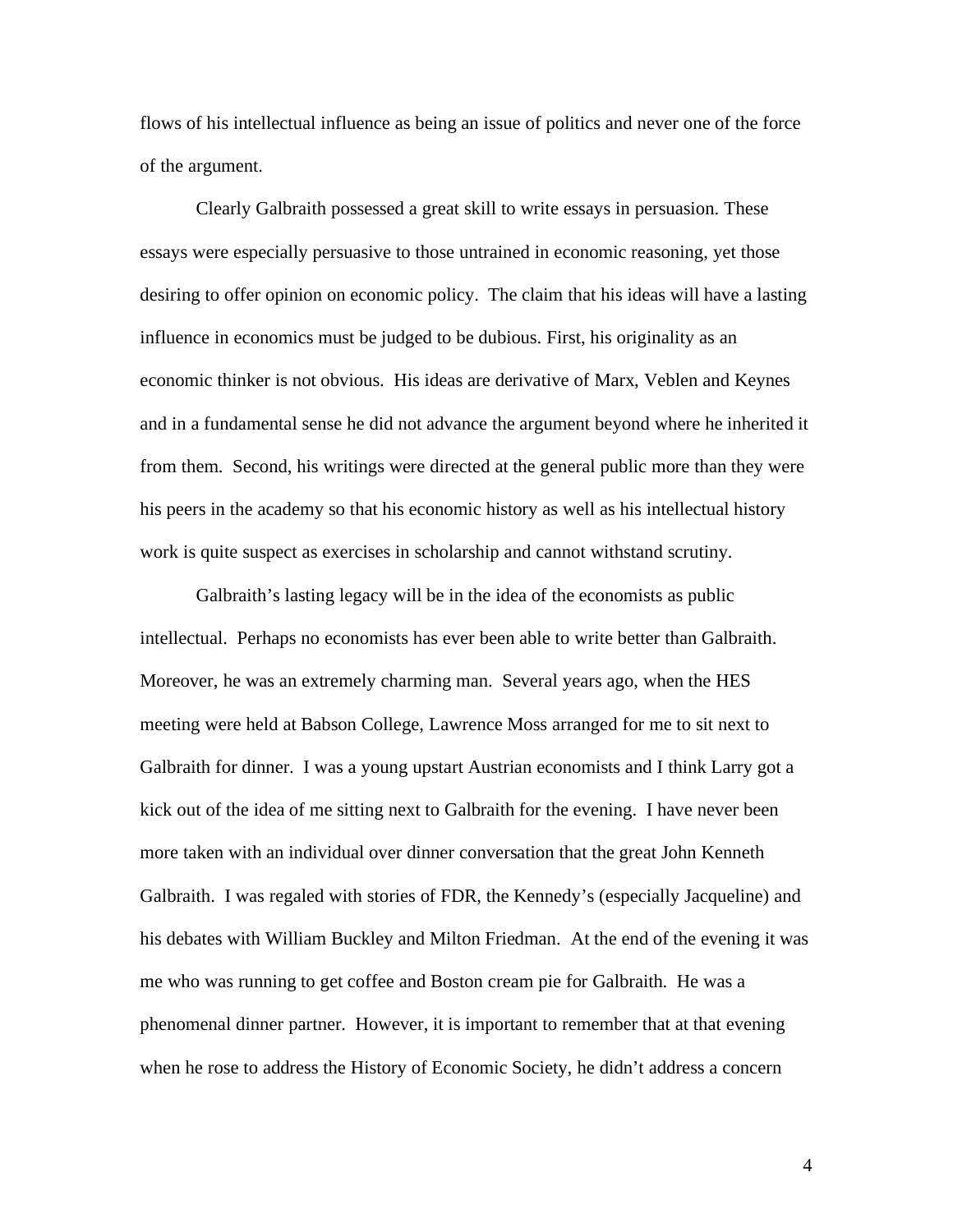with the intellectual history of economics, but instead the importance of economic history as a discipline. I understand that Galbraith was a very old man at this time, but in a fundamental sense he just never got the idea of *economic scholarship* throughout his career. He got the idea of economic persuasion, and economic policy --- and with that political struggles in a democratic society. But he did not understand economic argument, institutional analysis, and empirical examination at a standard that would be acceptable to his peers. He was an economic journalist who happened to teach at Harvard. Galbaith was an extremely talented journalist, and obviously a very brilliant public intellectual. But he was a literary figure, not a scientific one.

 Parker has written a biography of Galbraith without acknowledging this fact. So while Parker's biography is fantastic and comprehensive. Galbraith as a subject is outstanding because he was so involved with the history of American liberalism with FDR's "New Deal" to Johnson's "Great Society" --- and we cannot forget his fundamental place within the Camelot years of the Kennedy administration. Galbraith's personal story is also fascinating --- how a man from the rural origins of Canada could become perhaps the symbol of the urbane liberal intellectual in America in the  $20<sup>th</sup>$ century is a fascinating tale to tell. But the ideas of American liberalism ran afoul of a refractory reality. The ideas of Marx, Veblen and Keynes were wrong when they were first articulated by those thinkers, and they were wrong in the derivative formation in the hands of Galbraith. The intellectual paradigm of Marx-Veblen-Keynes cannot understand why markets work they way they do, and they cannot understand why the policies of social control they inspire don't work as planned. The Marx-Veblen-Keynes agenda not only provides a bad framework for analysis and a poor tool for a policy of